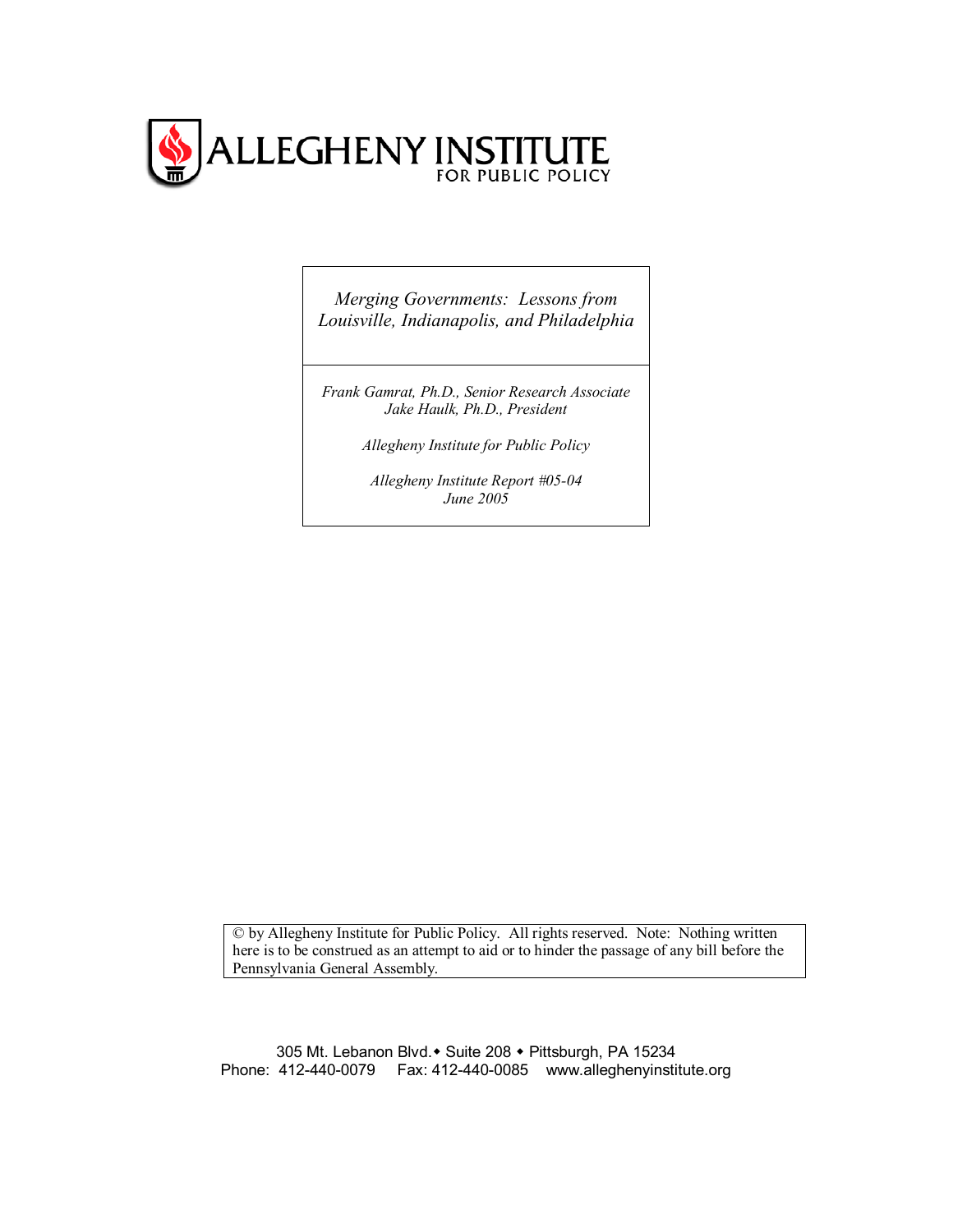# **Table of Contents**

| Key Findings                                 | $\mathcal{D}_{\mathcal{A}}$ |
|----------------------------------------------|-----------------------------|
| Introduction                                 | 3                           |
| Reasons for Merging                          | 4                           |
| Post-Merger Results—Economic Development     | 6                           |
| Post-Merger Results—Government Consolidation | 9                           |
| Conclusion                                   | 16                          |
| References                                   |                             |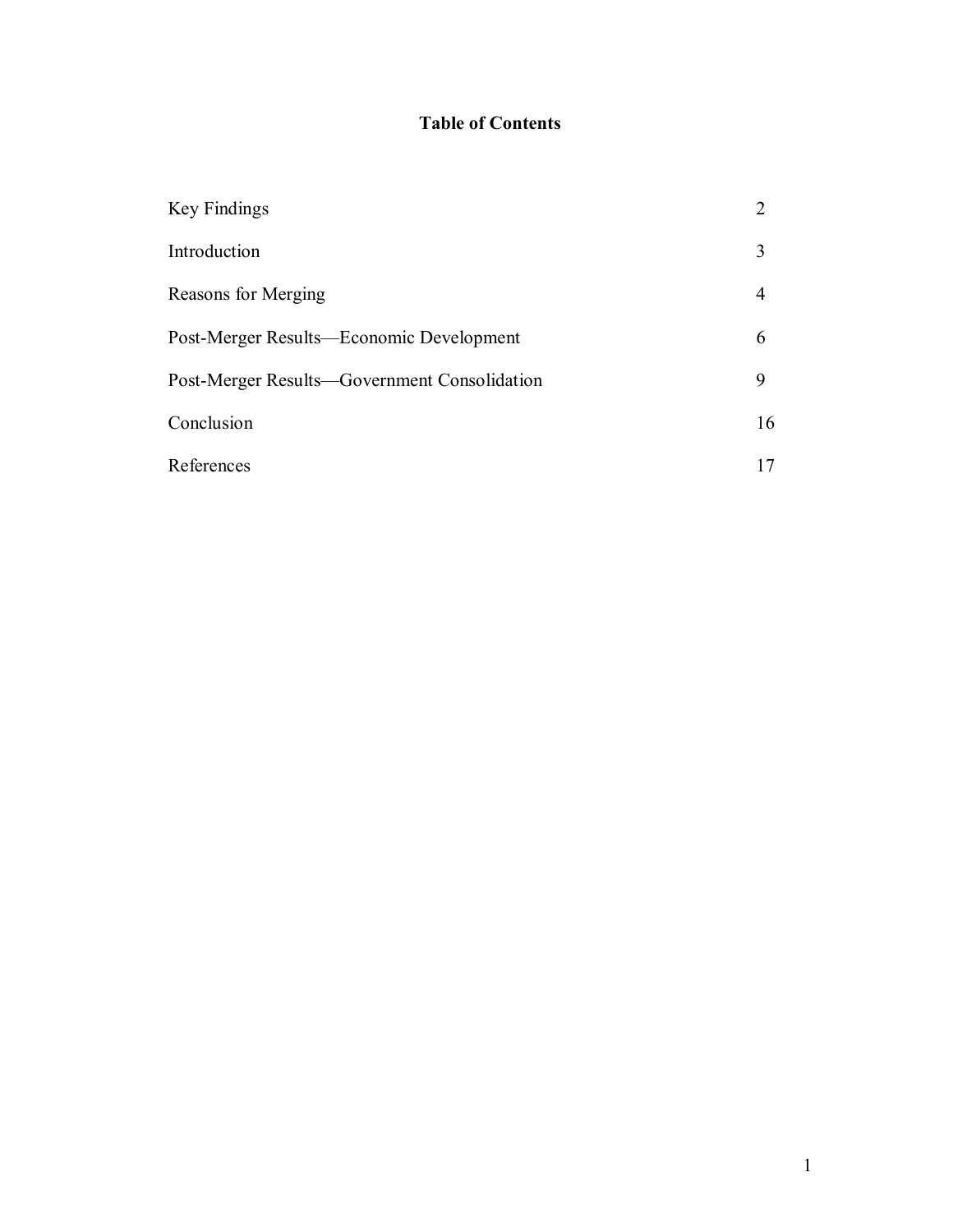# **Key Findings**

The idea of merging the City of Pittsburgh with Allegheny County has surfaced in light of the financial troubles plaguing the City. Proponents claim that by merging the two entities, duplicative services can be consolidated resulting in a leaner more cost effective government. They point to the success of two previous city-county mergers: Metro Louisville and Indianapolis' UniGov. However the evidence from these mergers does not create optimism that cost savings or faster economic growth will occur. Among the key findings of this paper:

- Neither the Metro Louisville nor the Indianapolis UniGov consolidation promised to save money. Both cities hoped their merger would accomplish two things: promote economic development and improve the city's image.
- Saving money through consolidation was not the primary goal of the Louisville-Jefferson County merger. Evidence from the Comprehensive Annual Financial Report bears this out. Before the merger, the City and County spent a combined \$552.4 million. Two years after the merger the Metro government had expenditures of \$549.8 million—a decrease of less than one-half of one percent.
- Saving money was also not the primary goal of the Indianapolis-Marion County merger. In fact, both the City and County have separate budgets that must be approved by the mayor and council. Thirty-five years later, as the UnivGov is facing its own financial crisis, the current mayor is pushing a new merger initiative aimed at consolidating city and county functions as well as folding in the remaining towns and cities within Marion County.
- One impediment to saving money by consolidating city and county departments is merging pay scales. Often times the wage rates of the lower paid department are raised to match that of the higher paid counterpart.
- The merger least likely to be used as a meaningful example by merger proponents is that of Philadelphia. Completed in the early 1950s, Philadelphia is a complete city-county merger with no smaller cities or towns within its border, unlike Indianapolis and Louisville. Much like Indianapolis, Philadelphia has been having financial difficulties since the early 1990s and has been under the watch of a state appointed oversight board. Philadelphia's combined per capita expenditures exceed those of Allegheny County and its municipalities by 60 percent.
- The Indianapolis-Marion County merger has not made the consolidated city a more attractive place to live. While the population of Indianapolis has increased by 4 percent over the last decade, the counties surrounding Marion County have seen their population increase by 24 percent.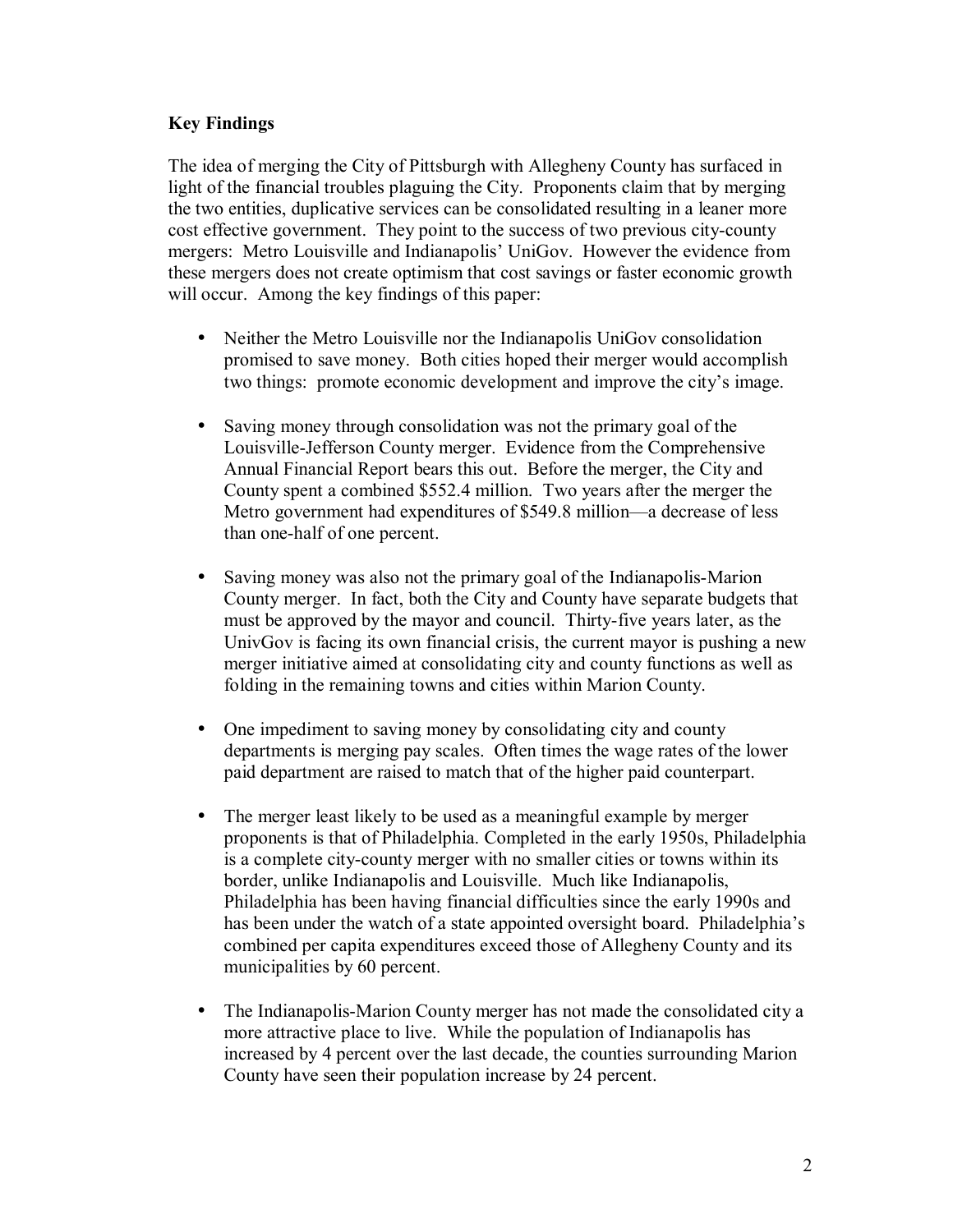#### **Introduction**

The topic has been swirling around Pittsburgh for quite some time—merging the City with Allegheny County. The reasons for considering a governmental merger are mostly driven by the needs of a financially struggling city looking for help from the county and its residents. For those who believe consolidating services will save money for both the City and County, the onus is on them to prove that is true. There is evidence from other city-county mergers around the country that could help decide whether or not merger induced cost saving is a reality.

Mergers of Louisville-Jefferson County, Kentucky, Indianapolis-Marion County, Indiana, and Philadelphia, Pennsylvania provide three unique opportunities to evaluate the impact of mergers. Louisville-Jefferson County is the most recent merger, having officially begun in 2003. The Indianapolis-Marion County merger, known as UniGov, began in 1970. The Philadelphia merger, which began in 1854 when the City and County lines merged, was completed in 1952 when the City assumed remaining County functions. These three mergers offer glimpses into the successes or failures of merging cities with their host counties.

The road to merger has been accomplished by one of two approaches: referendum or state mandate. The Louisville-Jefferson County merger was accomplished through a referendum. However, Kentucky's Legislature gave permission, through special legislation, for the referendum. Earlier referenda failed on three previous occasions (1956, 1982, and 1983) before finally succeeding in 2000.

The Indianapolis-Marion County merger was ordered by state legislation. The driving force behind this merger was then-Mayor Richard Lugar whose primary goal was to improve the City's image and rebuild its downtown core. The Legislature agreed and crafted legislation that enacted UniGov, but left in place separate city and county budgets that pay for most local services.

Whether or not Pittsburgh and Allegheny County officials can muster the necessary support in the Pennsylvania General Assembly to put a merger referendum before the voters remains to be seen.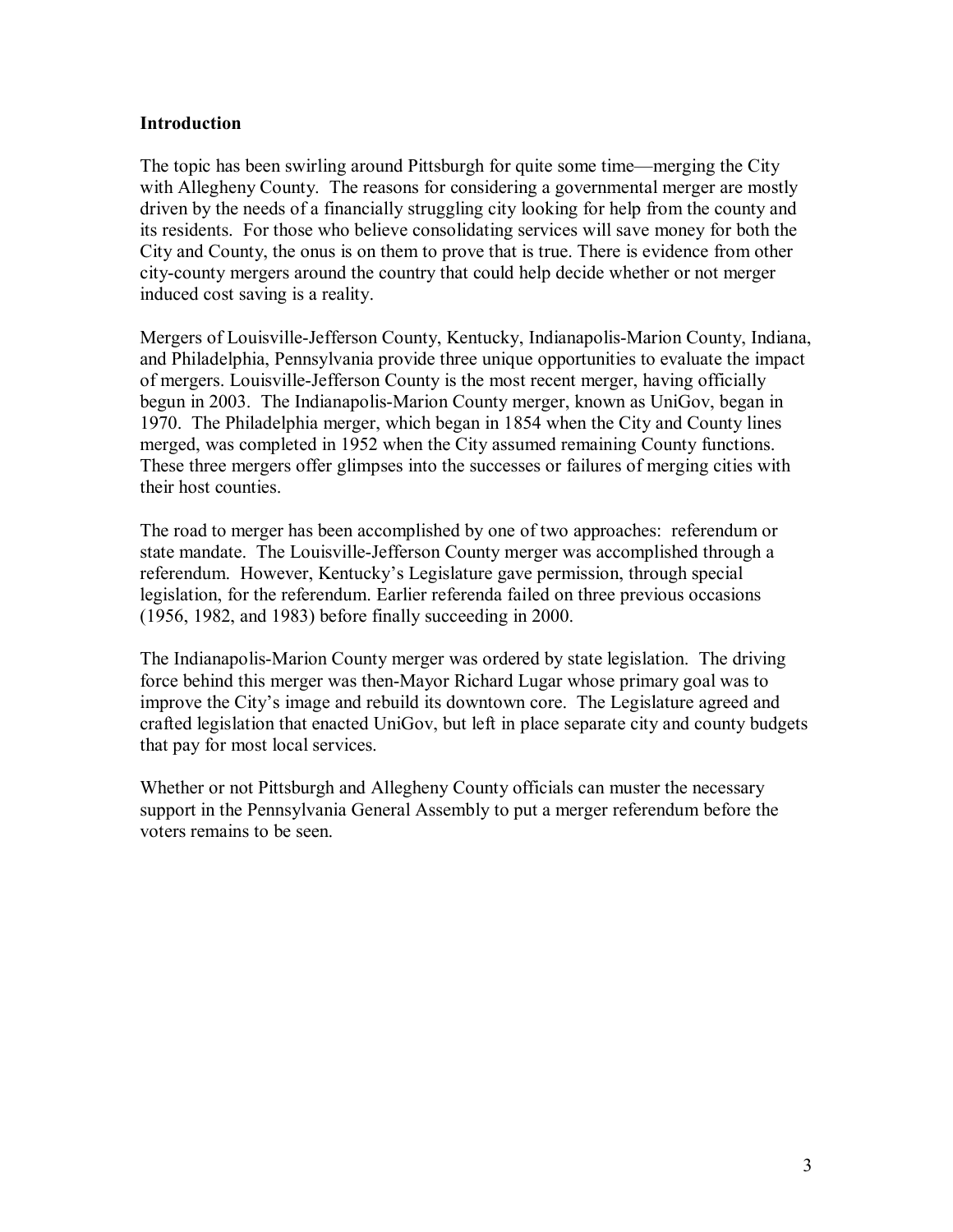#### **Reasons for Merging**

 $\overline{a}$ 

#### *Louisville-Jefferson County, KY*

The Louisville-Jefferson County merger had three failed referendum votes before being approved in 2000 (54 percent to 46 percent). Many accommodations were made by the writers of the legislation to appease groups such as labor unions and the NAACP (the two main opponents to the merger) to ensure its passage not only in the Legislature, but also at the polls. The Legislation authorizing the merger (HB 647) guaranteed the unions that the new government would recognize and continue to bargain with any public employees' union recognized by either of the previously existing city or county governments. There were also many promises made in the law to ensure affirmative action and that minorities would have ample representation in the new government.

The success of the November 2000 attempt at the polls was attributed to a "lowering of expectations" that helped to garner support from every past and present Louisville Mayor and Jefferson County judge-executive. According to an analysis by Governing Magazine, "... merger proponents were careful to give voters few specifics to worry about. The ballot measure simply provided that the city and county would become a single unit...Beyond changing the nature of these elected offices, nothing was settled as to whether agencies or even administrative functions of the City and County would be consolidated."<sup>1</sup>

The main reason given for consolidation was to enhance economic development. City and County government agencies were viewed as being in conflict, causing economic development efforts to be ineffective. For example, the Mayor of Louisville wanted a sports facility to attract a professional basketball team, while the County Judge-Executive did not. Louisville development officials expressed frustration that the two governments could not agree on what type of development they wanted, where they wanted to put it, and what types of incentives to offer. The two governments acted more as rivals than partners in economic development and this type of bickering was seen as a major reason the area lagged neighboring cities, such as Indianapolis, in growth.

Unifying the government and increasing the size of the City was seen as a way to bolster Louisville's image and to boost economic growth. Via merger, Louisville would vault from the sixty-fifth largest city in the country to the sixteenth. Their slogan was "America's Newest Top Twenty City". The hope of course, was that having a larger population would be a selling point for businesses and firms looking to relocate. One of the stated goals of Louisville's leaders was to transform the new City into a sports and convention destination like Indianapolis, which was successful in luring the NFL Colts from Baltimore and bringing in the headquarters of the NCAA. In early 2000, prior to the merger vote, Louisville was in contention for the NBA Grizzlies, who eventually chose Memphis over Louisville.<sup>2</sup> This loss seems to have strengthened the resolve to

<sup>&</sup>lt;sup>1</sup> Greenblatt, Alan. "Anatomy of a Merger: Greater Louisville is About to Be Born. How Much Greater Will it Be? Governing Magazine. December 2002. http://www.governing.com/archive/2002/dec/louis.txt.<sup>2</sup> In 2001, the city also pursued the NBA Hornets, who relocated from Charlotte to New Orleans.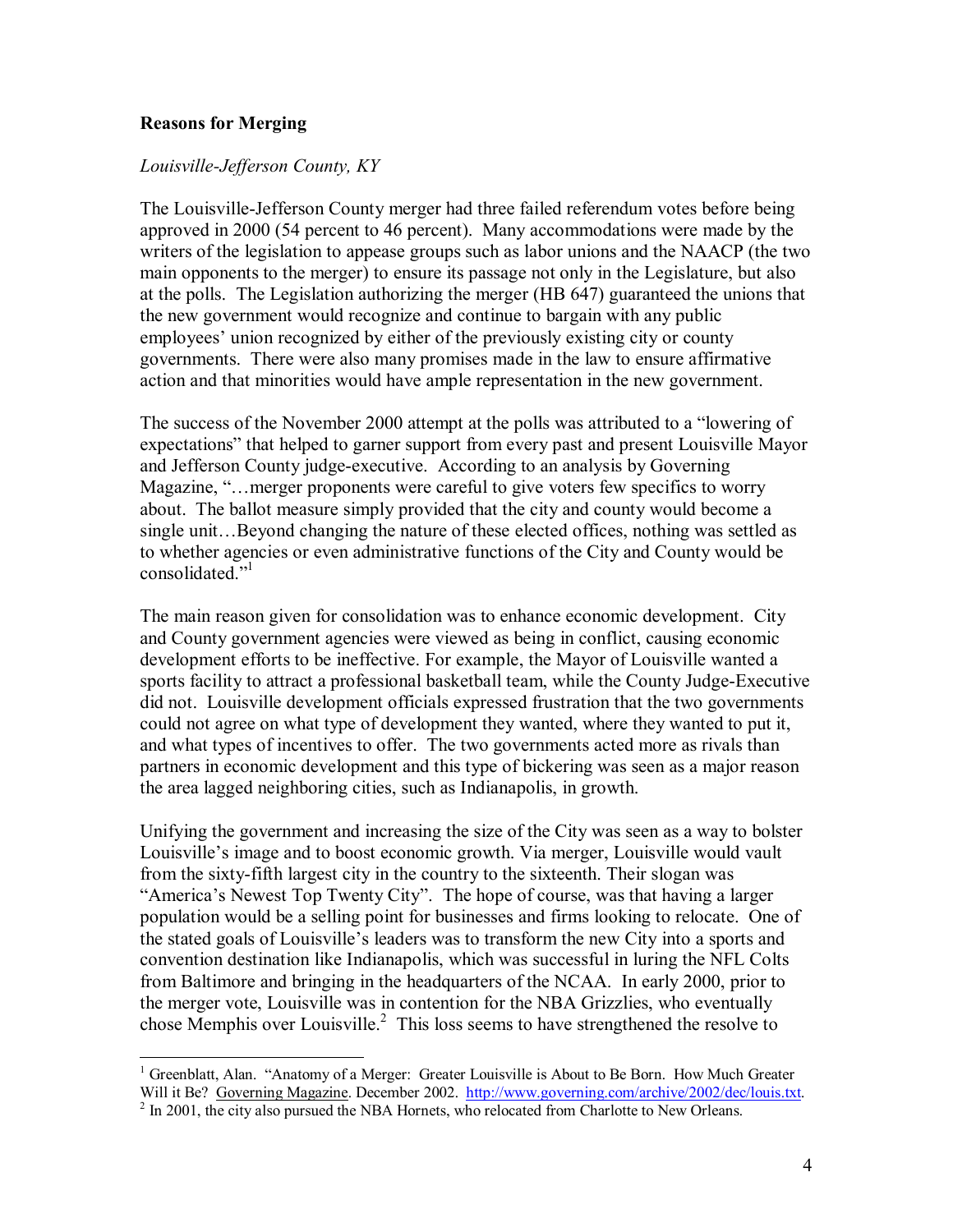build a sport's facility to lure a professional team to the City. It was largely believed that this type of development could not have taken place without the merger—but was a very strong possibility with it.<sup>3</sup>

One thing that was never mentioned in pre-merger talk was the consolidation of services, departments, or authorities in an effort to save money—the reason for merger talk in Pittsburgh. The law authorizing the referendum, H.B. 647, left intact all former county level offices (County judge-executive, justices of the peace, and County commissioners) even though it limited their powers. Also, the merged government did not affect County row offices that continue to be funded by the new government and have the same power and duties as before the merger. The law specifically states, "All taxing districts, fire protection districts, sanitation districts, water districts, and any other special taxing or service districts of any kind...shall continue to exercise all the powers and functions permitted by...the Commonwealth of Kentucky.<sup>74</sup>

No promises were made to consolidate departments or functions to save money. The only promise made was that taxes would not increase nor would services decrease as a result of the merger. Two years after the official start of the merger, that promise is becoming difficult to keep.

# *Indianapolis-Marion County, IN*

The model held up by officials in Louisville was Indianapolis. Indianapolis merged with Marion County in 1970. The new government was called the UniGov. Unlike the merger of Louisville and Jefferson County, which was approved via referendum, the merger of Indianapolis and Marion County was accomplished through the state legislature. The Indiana law creating the merger allowed for the consolidation of powers of the mayor and county executive as well as between City and County councils.<sup>5</sup> It did not mandate the merging of departments, agencies, or other taxing districts.

The only functions that were specifically assigned to the County were economic development, public works, parks, transportation, and some areas of public safety. In fact, post merger, the City of Indianapolis and Marion County still have several separate departments and separate budgets that must be approved by the consolidated 29-member council.

Again, the reasons for merging were simple: improve Indianapolis' image and spur economic development in the downtown area. As noted by Mark Rosentraub, "... it is fair to conclude that elevating the city's national image, improving its prestige, and making downtown Indianapolis an attractive destination for people were goals."<sup>6</sup> To that

 $\overline{a}$ <sup>3</sup> Kentucky Governor Ernie Fletcher appointed a task force in April 2005 to study the issue.

<sup>4</sup> Commonwealth of Kentucky, Legislative Research Commission. H.B. 647. 2000. Page 7.

<sup>5</sup> Indiana Code 36-3-1.

 $6$  Rosentraub, Mark S. "City-County Consolidation and the Rebuilding of Image: The Fiscal Lessons from Indianapolis's UniGov Program". State and Local Government Review. Vol. 32, No.3 (Fall 2000): PP 180-91. Page 181. http://www.cviog.uga.edu/slgr/2000cc.pdf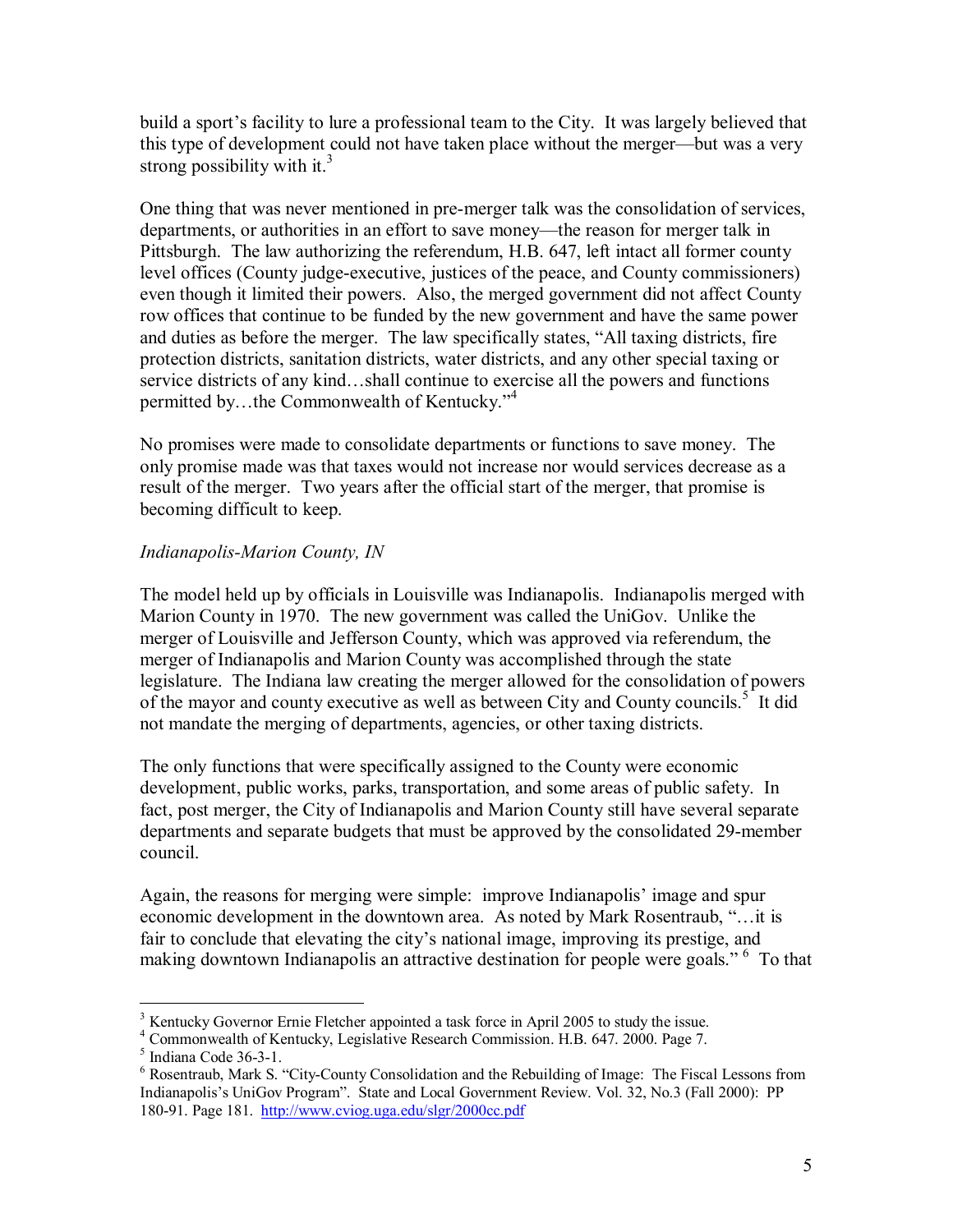end, UniGov was able to borrow more money for economic development projects because the total value of assessed property within the City limits increased. This allowed the City access to more capital than under pre-merger conditions.<sup>7</sup>

## **Post Merger Results—Economic Development**

#### *Metro Louisville*

*<sup>1</sup>If I were a betting man, within six months you'll see some significant* announcements...because we're able to act more quickly and more decisively with one government and one public leader." –Metro Louisville Mayor Jerry Abramson

*<sup><i>iI*</sup>ve seen the economy deteriorate rather than improve in this last year. *"*—Former *Louisville Alderman Barbara Gregg<sup>8</sup>*

Metro Louisville, as it became known after the merger, and its residents were hoping that the new government would encourage economic development in the City. Since the merged government officially began the economic development picture has been decidedly mixed. Without question, Metro Louisville has suffered some major economic setbacks over the past couple of years. The City lost the headquarters of Brown and Williamson when they were acquired by R.J. Reynolds tobacco in a move that cost the city nearly 450 jobs. This came about the same time as the announced call center layoffs involving Sears (245–acquired by Citigroup), Bank of America (250), Providian Financial (353), and Humana (107). In addition, manufacturing plants of Temple-Inland (126 jobs) and the Frito-Lay plant (300 jobs) closed.<sup>9</sup>

There were some additions to the Metro Louisville job market. The biggest announcement was a call center expansion by Citigroup who announced they would retain 500 jobs at their Louisville call center. In addition to retaining jobs, they will invest \$36 million into building a new call center, adding  $1,600$  new jobs.<sup>10</sup>

As important as this announcement is to the Louisville economy, it does not come without a price to the taxpayers. Citigroup will be given \$20 million in financial assistance including an exemption from paying local property taxes for 20 years. The package also includes Metro Louisville giving them "half the money its employees pay in occupational taxes for 10 years and Kentucky will give Citigroup two-thirds of its employees' income tax payments for up to 10 years. $11$ 

 $\frac{1}{7}$  Ibid.

<sup>&</sup>lt;sup>8</sup> Tompkins, Wayne. "Big Merger Benefits Expected." *The Courier-Journal*. January 4, 2004.

www.courier-jouranl.com<br><sup>9</sup> Tompkins, Wayne. "It's Great to Have a Win". *The Courier-Journal*. March 4, 2004. www.courierjouranl.com

 $10$  Ibid. Page 2.

 $11$  Ibid. Page 3.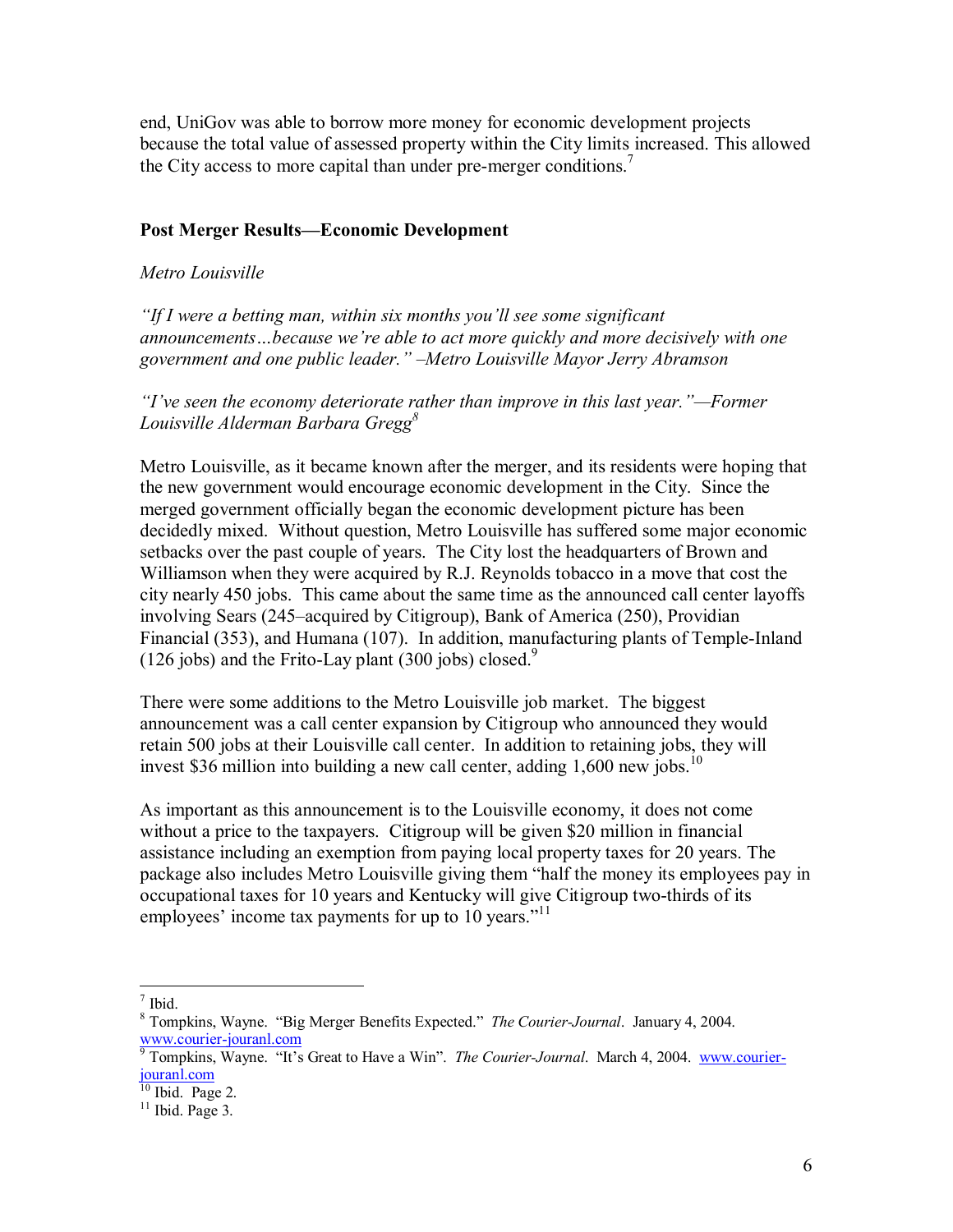The largest private employer in Kentucky is United Parcel Service (UPS). UPSís Airlines division in Louisville employs 20,000 persons. In February 2005, UPS announced they would add 720 jobs immediately and possibly another 400 over the next ten years as it builds a new heavy freight facility in Louisville. As is the case with Citigroup, Metro Louisville and the Commonwealth of Kentucky persuaded UPS with a generous tax-incentive program totaling up to \$20 million, depending on how many fulltime jobs are created. $12$ 

Other economic developments achieved by Metro Louisville include: 500 service sector jobs from a new government-subsidized Marriott Hotel and a steel conduit plant (200 jobs—no details available).

While these are certainly "wins" for Metro Louisville economic development officials, whether or not the taxpayers' have won is debatable. The decision of Citigroup and UPS executives to expand in Louisville may have had more to do with the incentive package laid out before them than the improved City image brought about by the merger.

The promise of the merged government was to attract new businesses to Louisville. One heavily recruited firm, Colorado-based Adams Aircraft, did not choose Louisville for the opening of a new manufacturing plant. Instead Adams Aircraft chose to build, and create 430 jobs, in Utah.

During the two years after the merger officially began, and a period of time in which activity and excitement should have been the greatest, the economic development benefits promised have not materialized.

# *Indianapolis*

When the Indianapolis-Marion County governments merged in 1970, the primary goals were to redevelop downtown and make Indianapolis a destination city. To accomplish these goals, the new UniGov crafted a master plan and created an economic development agency that would provide logistical and technical support to prospective businesses looking to relocate to Indianapolis. They then set out to market the new city to sporting ventures, both pro and amateur.<sup>13</sup> However, development was slow in the first few years. As noted by Rosentraub, the city's first accomplishment was Market Square Arena for the NBA Pacers. "Although it is quite likely that (it) would have been developed without the creation of the new governing structure, the establishment (of the arena) in downtown Indianapolis was a direct result of UniGov.<sup> $14$ </sup> This may have been perhaps the most important project for the new City because it accomplished both goals—provided

 $\overline{a}$  $12$  "UPS Chooses Louisville for \$82.5 Million Expansion." Business First. February 25, 2005. http://louisville.bizjournals.com/louisville/stories/2005/02/21/daily44.html 13 Supra, Note 6. Page 183.

 $14$  Ibid. Page 183.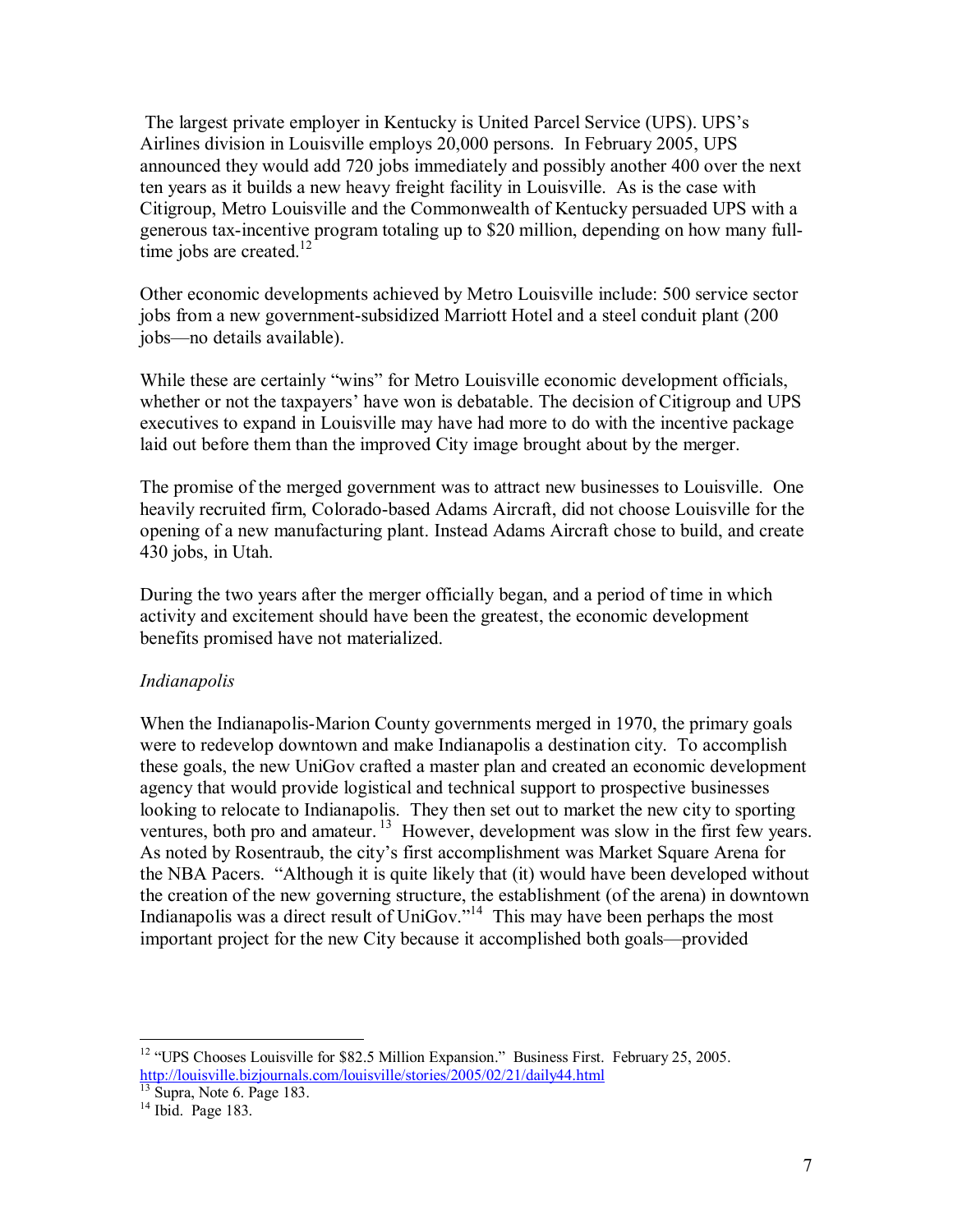development in downtown, at a time when most sports complexes were being built in the suburbs, and improved the City's image as a sports town.<sup>15</sup>

From 1970 to 2000, there were thirty-five large projects constructed in Indianapolis totaling \$2 billion. Of the \$2 billion, \$623 million was private investment while more than \$1 billion came from either city or state sources.<sup>16</sup>

In the first decade of the merger, there were only ten projects undertaken, while in the 1980s there were twenty-two projects and in the 1990s the pace slowed to only seven projects. Of the projects undertaken in the 1990s, only one—the expansion of the Lilly Corporation—did not use public money. The government did finance a retail project, the Circle Centre Mall, paying \$290 million of the \$300 million cost. It is important to note that even though this represents the money used in the construction of these projects, it is not known what other public incentives or subsidies may have been used to bring the projects about.

Much of the development is related to the expansion of the University of Indiana as well as other public projects such as Market Square Arena and a new State Office Center. This type of development, mostly in the old city limits, has taken a substantial amount of property off the tax rolls—an issue that is currently causing problems in Indianapolis.

In the thirty-five years since the merger, there has been substantial development in downtown Indianapolis. Rosentraub notes that there had been \$3.15 billion worth of development in downtown Indianapolis from 1974 to 2000. The image of the city has certainly been enhanced by the arrival of the NFL Colts in the early 1980's and the relocation of NCAA headquarters in the late 1990s. It appears that the goals of UniGov have been met—downtown development and improved national image.

The UniGov merger has had the desired effect of spurring publicly funded projects in Indianapolis in the three plus decades since its commencement, using a lot of tax money in the process. However, all has not been unambiguously successful; note that,  $\cdot \cdot \cdot$ ...the fastest growing areas in Indiana and the Indianapolis region are those beyond the consolidated city. In addition, a large portion of the jobs created downtown Indianapolis are low paying and in the service sector, and the public sector remains one of the downtown area's largest employers."<sup>17</sup>

 $\overline{a}$ 

<sup>&</sup>lt;sup>15</sup> Ten of the projects were sports related, from the new headquarters of the NCAA to the Hoosier Dome to the velodrome, Indianapolis has met its targeted goal of being a sports town.

<sup>&</sup>lt;sup>16</sup> Supra Note 6. Page 184. It is also noted that more than \$1 billion in private money was spent on "other projects" from 1974 to 1998 while the City spent another \$98 million on "property tax abatement projects.  $17$  Supra, note 6. Page 190.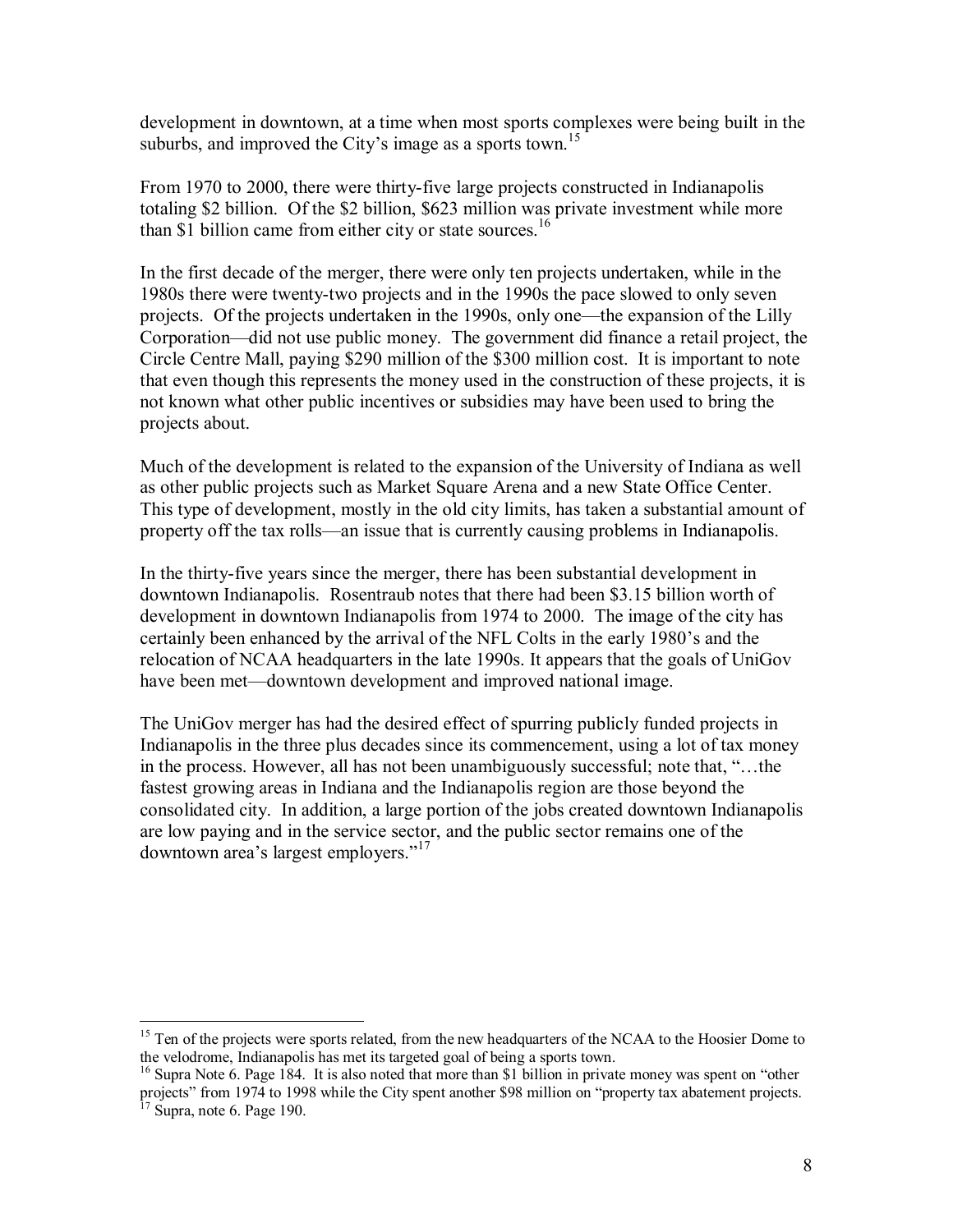## **Post Merger Results–Government Consolidation**

The overall argument for merging Pittsburgh and Allegheny County is to consolidate governments, in particular duplicative departments, to lower costs. Does evidence from Metro Louisville, Indianapolis' UniGov, or even Philadelphia demonstrate that costs will be lower and government more efficient?

#### *Metro Louisville*

 $\overline{a}$ 

Citizens of Louisville and Jefferson were not promised consolidation of departments or services. The promise was of an improved image and better economic development. That was because many services and departments had already been combined. For example, the school districts merged in 1975, leaving only two school systems in Jefferson County—the County public schools (serving Louisville) and one small independent school district in an affluent small city. This is in stark contrast to the 43 districts that dot Allegheny County.

Prior to the officially merged government, there were other services that were combined. The water and sewer authorities were combined in the 1940s. The transit authorities were combined to form the Transit Authority of River City. Purchasing and planning had also been combined prior to the merger.

Perhaps the most important consolidation was a 1985 agreement to share occupation tax revenues.18 This agreement, known as the Louisville-Jefferson County Compact, was an agreement by the County to collect all occupational taxes in the County, then remit payment to the City of Louisville for its residents' share (about \$108 million in 1999), then add another share from non-city County residents (about \$9 million). In 1999, the City received about 59% of the occupation wage tax.<sup>19</sup>

Prior to the early 1980s, Louisville was losing residents and its tax base was declining. As a result, tax revenues were not sufficient to cover rising expenditures. To remedy this problem, the City began annexing areas of the County that were not incorporated to increase their tax base and collect more revenue. The County rebuffed the City and the Compact was struck.

The Compact was developed to satisfy the City's need for revenue and preserve the unincorporated areas of the County. But, it also reduced the competition for economic

 $18$  Occupation taxes are "license fees" imposed on the "privilege" of working within Louisville and Jefferson County in a business, profession, trade, or occupation. Imposed only on the earned income of the taxpayer. Other recipients of this money: the Transit Authority of River City, Jefferson Count Board of Education and the Anchorage Board of Education. Louisville/Jefferson County Metro Revenue Commission.

<sup>&</sup>lt;sup>19</sup> Savitch, H.V. and Ronald K. Vogel. "Metropolitan Consolidation versus Metropolitan Governance in Louisville." State and Local Government Review. Volume 32, No.3 (Fall 2000). PP 198-212. http://www.cviog.uga.edu/slgr/2000ce.pdf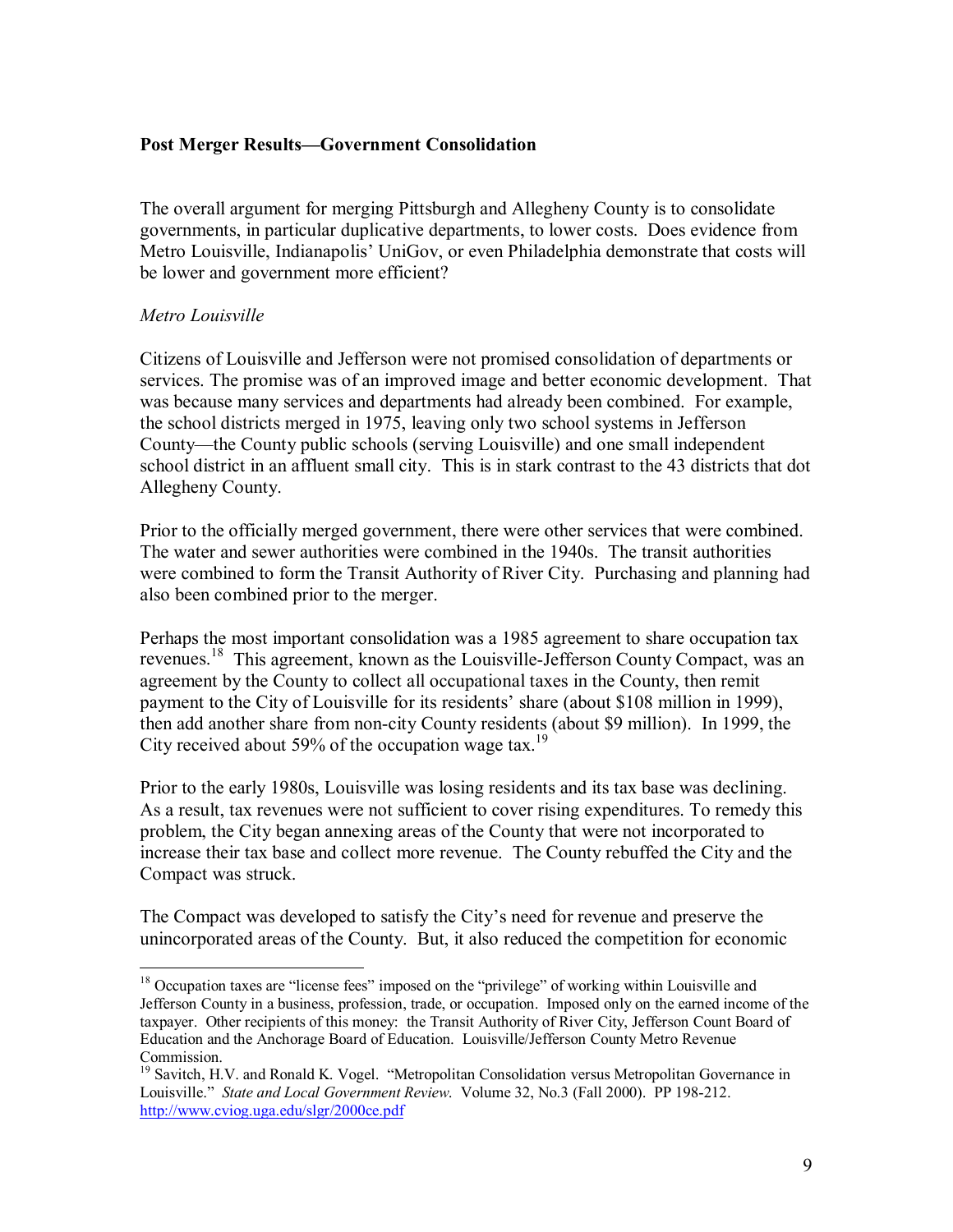development and improved the management of independent agencies. Agencies such as the Health Department (County), and Human Relations Commission (City) were divided up between City and County control and funding while some agencies remained joint parks and libraries. The Compact worked well for ten years and was renewed in 1998. It was still in effect until the merger officially began in 2003.

The Compact created a joint City-County economic development office. This office was not successful and as the first Compact expired in 1998, it was eliminated. In it's place was the creation of the a public-private agency called the Greater Louisville Economic Development Conference. Prior to the Compact, city agencies were competing with county agencies for economic development and pitting the city vs. the county for funding. It was believed that the creation of the Development Conference would solve this problem by consolidating the process and coordinating economic development.

As mentioned above, the bickering between the City and County over economic development remained despite the Compact. This was also the case where an agency, such as the library system, was jointly controlled and funded. For example, the City advocated improvements to the library system, but the County did not. This type of bickering paved the way for voters to approve the Metro Louisville Government.

No decisions on consolidations of services were made prior to the merger vote. These decisions would be up to the new mayor and metro council. The only "untouchable" was fire services. They were specifically excluded from the merger and cannot be altered by the new council.

 Prior to the legislative action that permitted the referendum, a jointly funded crime commission was assigned the task of studying merger of County and City police departments and had estimated that it would cost \$30-\$50 million to combine communications systems alone.<sup>20</sup> Other consolidation studies yielded similar estimates. ìÖAn initial financial impact analysis of the proposed merger found ëno major additional costs or cost savings from the proposed reorganization<sup>2</sup>—partly because functional consolidations have already occurred through joint agency arrangements for providing capital-intensive services and the adoption of the compact".<sup>21</sup>

Although many services and departments had been combined, after the merger vote there was some additional consolidation. The public works, information technology, human resources, and finance departments started to combine after the vote authorizing the merger took place. They wanted to be ready for the 2003 start date of the new government.

The most notable consolidation was between the Jefferson County Police department and the Louisville Police. The new organization is called the Louisville Metro Police Department and provides protection throughout the County. However, the small cities

 $\overline{a}$ 

 $20$  Ibid. Page 203.

 $21$  Ibid. Page 204.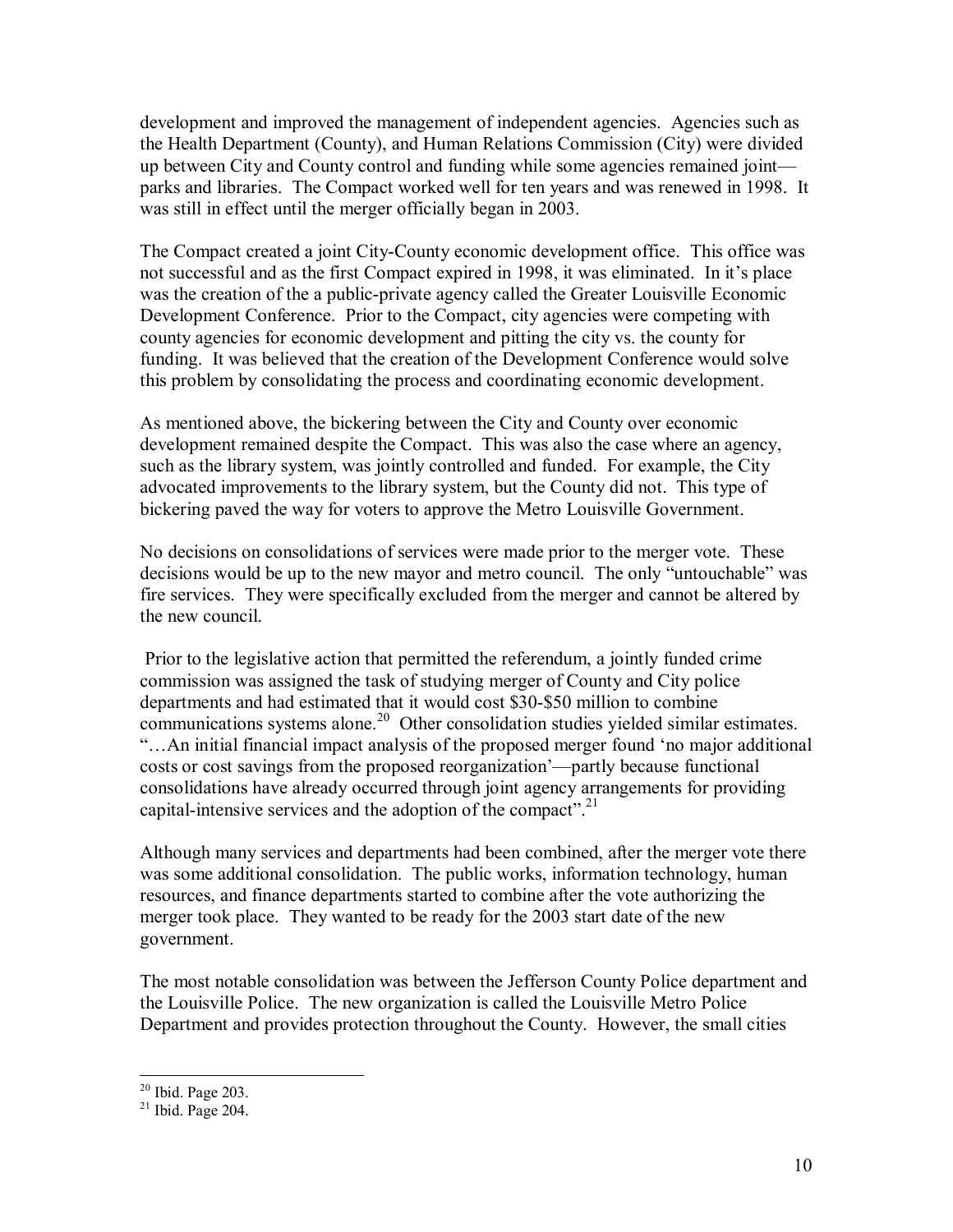that have their own police forces will continue to provide police services.<sup>22</sup> The combined police force did not provide immediate savings for the new government. According to the Metro Louisville 2004-2005 budget, the Metro Police Department required \$121.7 million in 2002-2003, \$123.6 million for 2003-2004, and will require \$126.8 million for 2004-2005.

But again, there were no promises made that consolidation would save money. One factor standing as an impediment to cost savings is the equalization of pay rates between merged departments. This can be especially problematic when there are two different unions and bargaining agreements involved. As stated in the statute authorizing the merger, the new government shall recognize and continue to bargain with any public employees' union that had been previously recognized by the City or County government. Based on the experience of other city-county mergers, costs often increase as the wage rate of the lower paid department is often raised to match that of the higher paid department.<sup>23</sup>

Recent budgets confirm that money was not saved when the governments merged. According to the FY2003 Comprehensive Financial Report, the FY2002 total expenditures for the city of Louisville were \$322.7 million while Jefferson County's total expenditures were \$229.7 million—for a total of \$552.4 million.<sup>24</sup> However, the total expenditures for the Metro Government's FY2003 year stood at \$560.2 million—an increase of 1.4 percent. There was a marginal improvement in the FY2004 final expenditures as they fell to \$549.8 million—a decrease of less than one-half of one percent from the pre-merger level in FY02.

An important item when considering a merger of Pittsburgh and Allegheny County is that of long-term debt. Metro Louisville handled the problem by simply assuming both the City and County debt loads. Prior to the merger, the City of Louisville had \$82.5 million in outstanding General Obligation Bonds while Jefferson County had \$174.9 million. This amounted to approximately \$325 per capita in the City and \$255 per capita in the County. When combined there were \$257.4 million in General Obligation Bonds outstanding when the new government took effect.<sup>25</sup> The primary collateral for these bonds is the occupational license tax and the net profits collected by the new government.

The entities had also brought other debt issues along into the merger that was absorbed into the new Metro government. Total debt service after the merger (principal, interest,

 $\overline{a}$ 

 $22$  The Courier-Journal. "Questions and Answers: Guide to Merged Government". Louisville, Kentucky. January 6, 2003. http://www.courier-journal.com/kyguide/merger03/qa.html.<br><sup>23</sup> McDonough, Rick. "Mergers Elsewhere." *The Courier-Journal*. October 1, 2000. www.courier-

jouranl.com 24 FY 2003 Comprehensive Annual Financial Report. Louisville-Jefferson County Metro Government.

http://www.loukymetro.org/Department/Finance/AnnualReports/FY03AnnualReport.pdf. Since this fiscal year straddled the official merger date, the amounts include the budget revisions through the year. Page 71.  $25$  Ibid. Page 54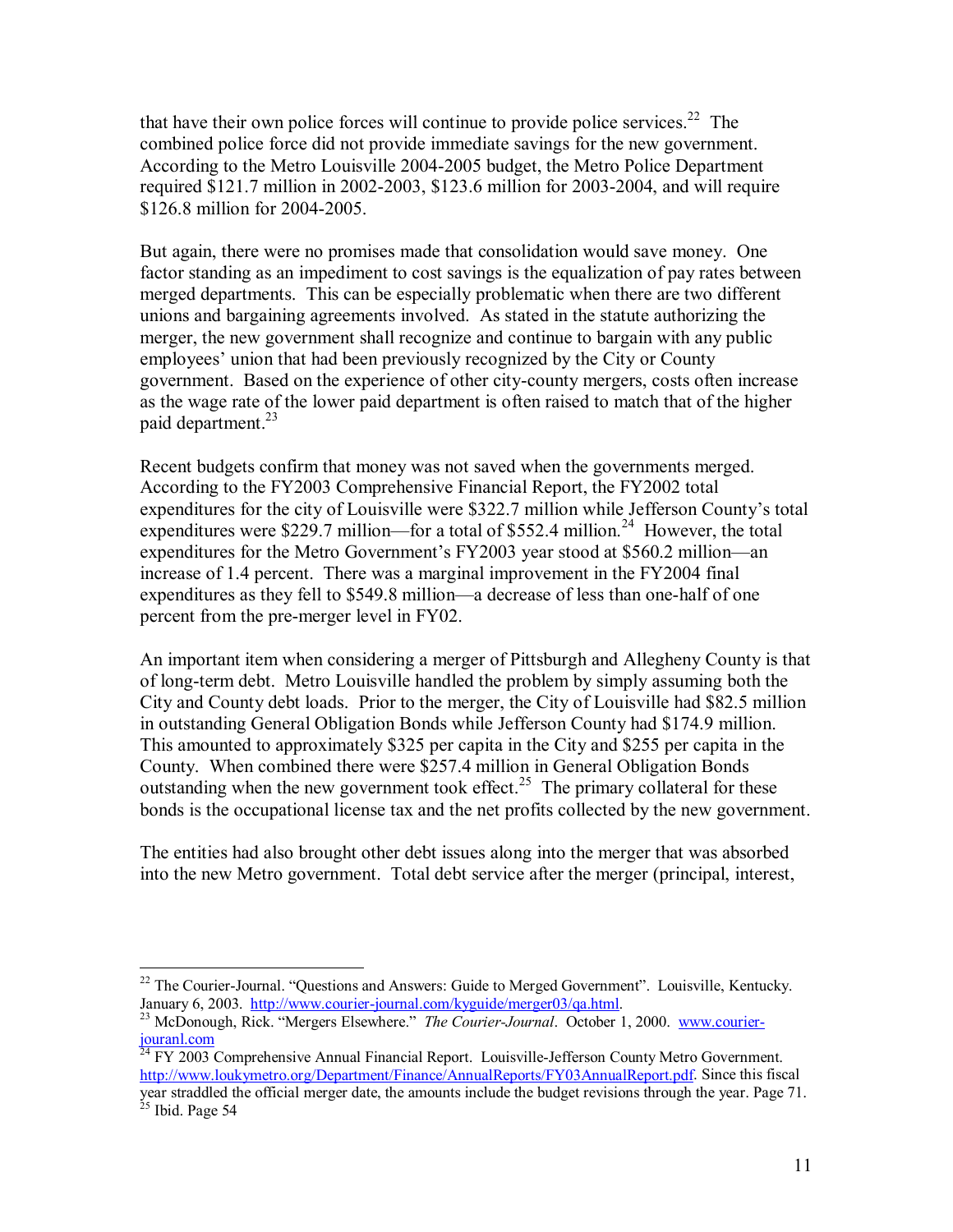and service charges) was \$32.5 million or \$47 per capita.<sup>26</sup> The City of Pittsburgh has roughly \$890.6 million in debt or \$2,716 per capita (9 times the Louisville level), while Allegheny County has roughly \$621 million in general obligation debt or \$515 per capita—one-fifth the amount of the City. If combined the total debt levels would be more than \$1.5 billion in General Obligation Debt or approximately \$1,260 per capita. It seems highly implausible that County taxpayers would be willing to take on the City's large debt.

Another important issue is pension funding. Pittsburgh has a crisis in its pension funds that was not present in pre-merger Louisville. According to the 2003 Comprehensive Annual Financial Report, Pittsburgh's pension plans are only 41 percent funded with \$453 million in unfunded accrued liability. By comparison, in Louisville nearly all government employees are enrolled in a statewide pension plan that is 75 percent funded by the Commonwealth of Kentucky.<sup>27</sup>

However, some police and fire employees (less than 600) are enrolled in other pension plans for which the Metro Government has assumed control. Metro Louisville made payments of \$1.5 million and \$1.4 million to the pension fund for firefighters and police respectively. In Pittsburgh, the payments to the police pension fund stood at \$12.9 million and \$6.6 million for the firefighters, as well as \$4.3 million for the municipal workers' pension fund. It is highly unlikely that Allegheny County voters will be willing to assume the largely unfunded, generous pension plans of Pittsburgh's employees.

# *Indianapolis*

When Indianapolis merged with Marion County, it did not affect the townships within the county. Also there are four cities (of twenty-two) that opted not to join the consolidation (Beech Grove, Lawrence, Southport, and Speedway). These cities all have their own elected officials and provide services to their own residents. Two of the cities, Beech Grove and Speedway, have their own school districts. As noted by Rosentraub, when UniGov was implemented there was "no change to the number of townships (9), school districts (11), police departments (7), plus several small areas with patrol functions provided by small or private police departments, or fire departments (8). The number of special districts actually increased from 16 to  $20.^{28}$  These entities combined represent eighty-five different taxing districts.

There are nine townships in Marion County with responsibility for certain levels of service such as fire and ambulance. They also provide income assistance to eligible residents, park and cemetery maintenance, weed control, fencing regulations, animal control and licensing, as well as maintain a small claims court.<sup>29</sup> They even have their

http://www.loukymetro.org/Department/Finance/AnnualReports/FY04AnnualReport.pdf

 $\overline{a}$  $26$  This amount increased slightly to \$35.2 million for FY04. Comprehensive Annual Financial Report. Louisville-Jefferson County Metro Government.

 $27$  E-mail correspondence with Todd Coleman, Division of Internal Audit, Kentucky Retirement Systems.

 $28$  Supra. Note 6. Page 182.

 $29$  For claims less than \$6,000.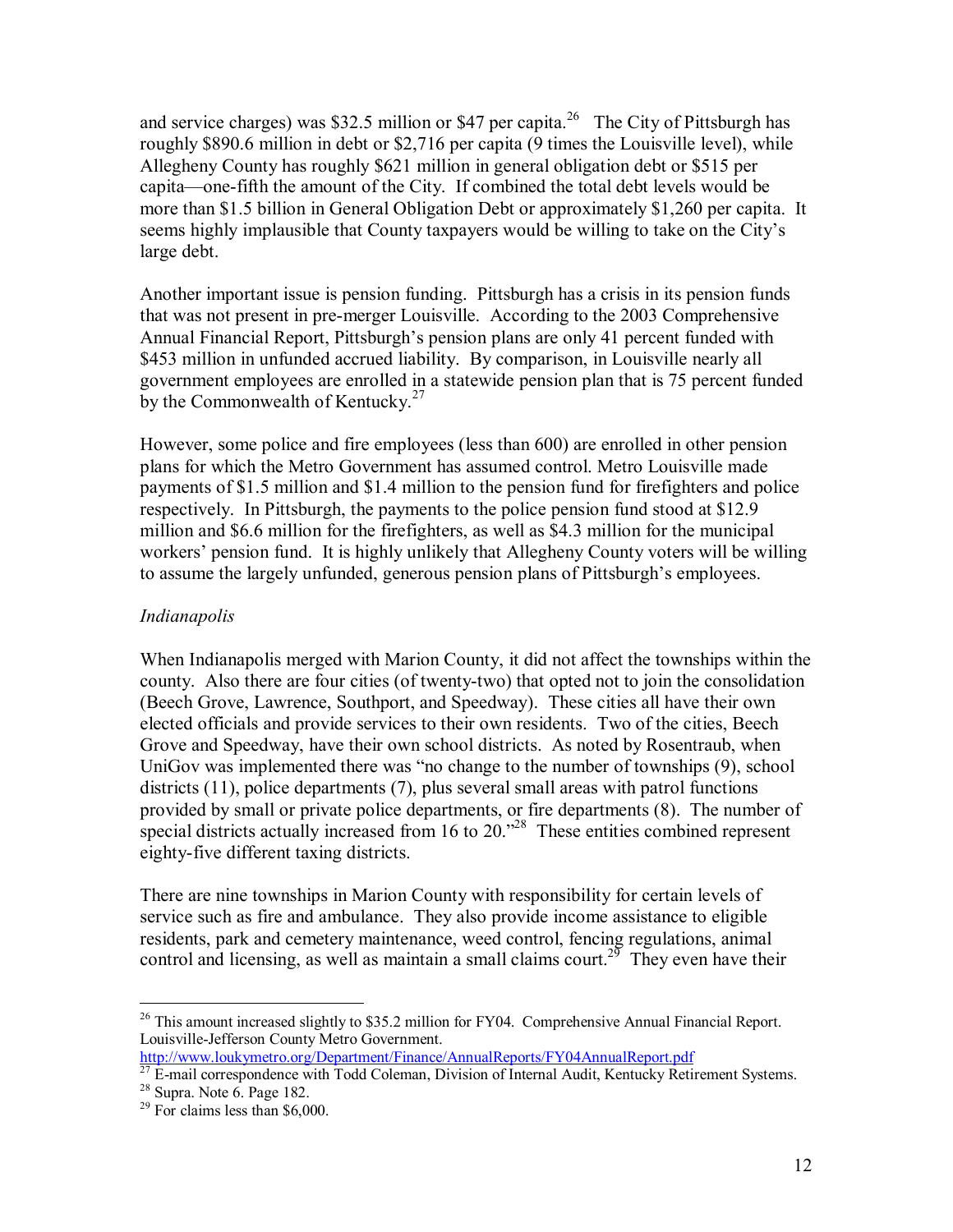own property assessors that work in conjunction with the county assessor to set property values.

The legislation that created UniGov kept separate the City and County budgets. While the Mayor of Indianapolis is also the executive of Marion County and there is a single twenty nine-member council, separate City and County departments such as human resources remain. Some services were consolidated such as the Department of Public Works, the Department of Capital Asset Management, and the Department of Waterworks.

Thirty-five years after the UniGov experiment began, the current mayor of Indianapolis is calling for the consolidation of the remaining departments and townships to complete what the merger had begun in 1970. Proponents of the Mayor's plan claim that consolidation would save citizens money by eliminating duplicative services. Despite the putative success and publicity surrounding their amenities such as sports teams, convention center, and cultural attractions, the UniGov is projected to have a budget deficit of \$50 million in FY 2005. The "Indianapolis Works" campaign claims that consolidation would save the City \$35 million annually. The rest of the shortfall would be "covered through a rise in County option income taxes and continued belt tightening. $\frac{30}{30}$ 

According to the 2003 Comprehensive Annual Financial Report for the City of Indianapolis, total expenditures were \$788 million—a 13 percent increase over 2001's spending level \$695.5 million.<sup>31</sup> By comparison, the percent change in the City of Pittsburgh's comparable expenditures from 2001 to 2003 was 4.6 percent (\$474.4 million to \$496.2 million).

Spurred by budget problems, Mayor Bart Peterson believes combining the functions of the City and County as well as the remaining townships will save money. His arguments sound familiar: too many tax-exempt properties and too many people living outside of the City are using its amenities. His "Indianapolis Works" proposal would merge remaining departments such as police and fire as well as the 11 townships in Marion County. He estimates that by folding the remaining townships into the UniGov system, taxpayers would save money through economies of scale.<sup>32</sup>

The proposal claims the combined cost of City police and County sheriff's department will be \$240 million for 2005—more than one-third of the projected combined total City-County budget. By consolidating the two departments, the mayor estimates they can save \$8.8 million.<sup>33</sup> The new metropolitan police department would also allow the police departments of the remaining cities to merge, although it would not be required.

<sup>1</sup> <sup>30</sup> Clifford, Bob. "Pass Indy Works or Suffer Consequences." The Indianapolis Star. www.IndyStar.com. April 12, 2005

<sup>&</sup>lt;sup>31</sup> Comprehensive Annual Financial Report. City of Indianapolis. Page 131. Consolidated City population was 794,000 in 2002 (page 147).

<sup>&</sup>lt;sup>32</sup> "Streamline Townships". Greater Indianapolis Chamber of Commerce. www.IndyStar.com. April 6, 2005

<sup>&</sup>lt;sup>33</sup> "Merge Police Departments". Greater Indianapolis Chamber of Commerce. www.IndyStar.com. April 6, 2005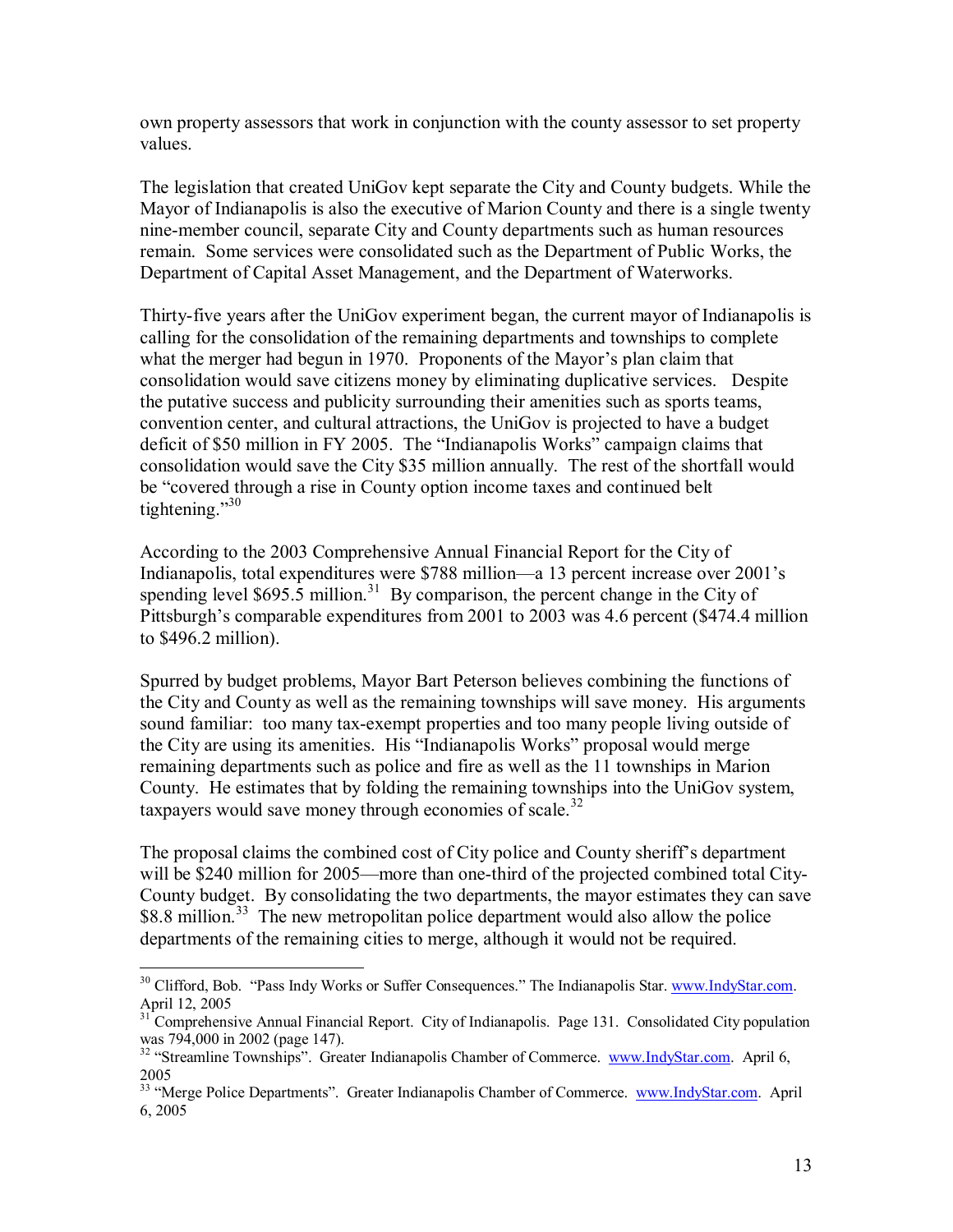Another aspect of public safety is fire and emergency medical services. In the consolidated city of Indianapolis there are eight fire departments along with the airport department and the Indianapolis Fire Department.<sup>34</sup> Seven township fire departments also provide ambulance service for their communities. Indiana University provides ambulance service for Marion County. The proposed "Indianapolis Works" would combine all fire departments. This would eliminate duplicative functions such as fire prevention, training and administration. The proposal would also unify the ambulance service. All told it is estimated to save taxpayers in the county approximately \$20.8 million.<sup>35</sup>

Why the push to consolidate functions after 35 years of the consolidated city? Very simply put, Indianapolis is facing a budget crisis similar to the one that led Pittsburgh to ask for Act 47 status. Two large reasons for both cities' financial problems are increased pension costs and mounting debt problems. Pension costs, especially for firefighters and police officers, have risen dramatically for years. Indianapolis wants to borrow to cover the cost of obligations. According to Bob Clifford, "pension obligations owed to police and firefighters hired by the city before 1977 now take away \$54 million of operating funds from our Indianapolis police and fire departments.<sup>36</sup> The City's 2003 CAFR lists employer pension contributions to the police and fire pension fund totaling \$27.7 million while the state of Indiana contributed another \$24.5 million.<sup>37</sup> At the end of 2003 the consolidated city of Indianapolis had  $$1.31$  billion in outstanding long-term debt approximately  $$1,640$  per capita.<sup>38</sup>

The reason cited for the financial troubles in Indianapolis is that expenses are increasing faster than tax collections, specifically property tax collections—the main source of revenue. While the population of the consolidated city of Indianapolis has risen 4 percent over the last 10 years, population has been increasing faster in the areas just outside of the consolidated city. Counties surrounding Marion County experienced population growth of 24 percent over the same period.<sup>39</sup> The clear conclusion is that merging the city and county in 1970 did not make the merged city more attractive than the suburbs as a place to live.

# *Philadelphia*

 $\overline{a}$ 

The Philadelphia merger offers a clear example of how a city-county merger might play out over the long term. Philadelphiaís merger, which began in 1854 and was finalized in 1952, is complete with government powers vested in the Mayor and City Council. Moreover, there are no other "pesky" municipalities to create fragmentation, which we

<sup>&</sup>lt;sup>34</sup> This does not include the departments from independent cities Beech Grove, Lawrence, and Speedway.

<sup>&</sup>lt;sup>35</sup> "Consolidate Fire Departments". Greater Indianapolis Chamber of Commerce. www.IndyStar.com. April 6, 2005.

 $36^{12}$ Supra note 29. Page 1.

 $37 \text{ Supra note } 30$ . Page 126.

<sup>&</sup>lt;sup>38</sup> Does not include Marion County Debt. Supra Note 30. Page 12.

<sup>&</sup>lt;sup>39</sup> Counties in the Indianapolis MSA include Boone, Hamilton, Hancock, Johnson, Madison, Marion, Morgan, and Shelby.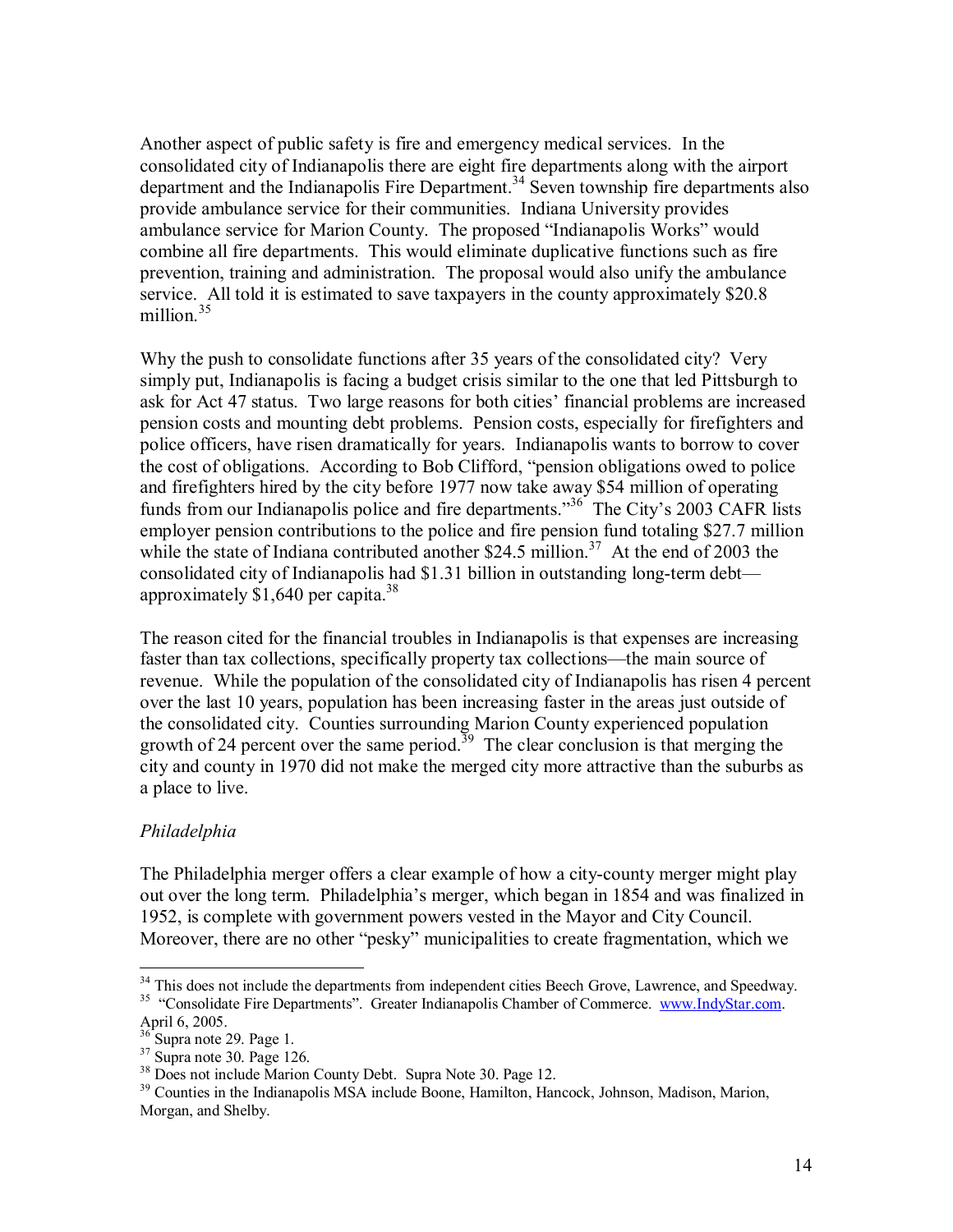have been told for years is a primary deterrent to progress in Allegheny County. Despite having been merged for decades, Philadelphia still has serious economic problems and has been under a state-appointed oversight board since 1992.

Combined city-county expenditures in Philadelphia for 2004 were \$3.28 billion or \$2,198 per resident. In Allegheny County, the combined cost of providing municipal and county services is just under \$1,400 per resident. Thus, Philadelphia's per capita governmental costs are 60 percent higher than expenditures in Allegheny County and its municipalities. Philadelphia provides no evidence that completely consolidating a city and county produces savings for taxpayers.

Like Pittsburgh and Indianapolis, Philadelphia has a mounting debt problem. City Controller Jonathan Saidel observes "Philadelphia continues to lose jobs and residents, but is assuming more and more debt that will have to be repaid by a dwindling number of taxpayers.<sup> $340$ </sup> For FY2003 Philadelphia spent more than \$107 million on debt service. Philadelphia's per capita total outstanding debt was \$3,203 per person—more than \$4.7 billion in total, \$829.7 million in general obligation debt, and revenue bonds of more than \$3.95 billion. $41$ 

Whenever talk centers on city-county mergers, the city that is least likely to come up is Philadelphia. However, it is one of the few complete models in the country. It is more complete than Metro Louisville and Indianapolis in that there are no remaining cities or towns and one consolidated government is providing all functions and services. The reason it is not mentioned is that it has been under a state appointed fiscal oversight board and is beset by high taxes and low economic performance. It does suggest caution against the belief that a large, merged government is necessarily more cost effective.

 $\overline{a}$ <sup>40</sup> Saidel, Johathan C. "The Debt Threat: Mortgaging Philadelphia's Future." Office of the Controller. October 2004. Page 2.

<sup>&</sup>lt;sup>41</sup> "Annual Report of Bonded Indebtedness." City of Philadelphia. Department of Finance. http://www.phila.gov/reports/pdfs/bonddebt03.pdf. Page 17.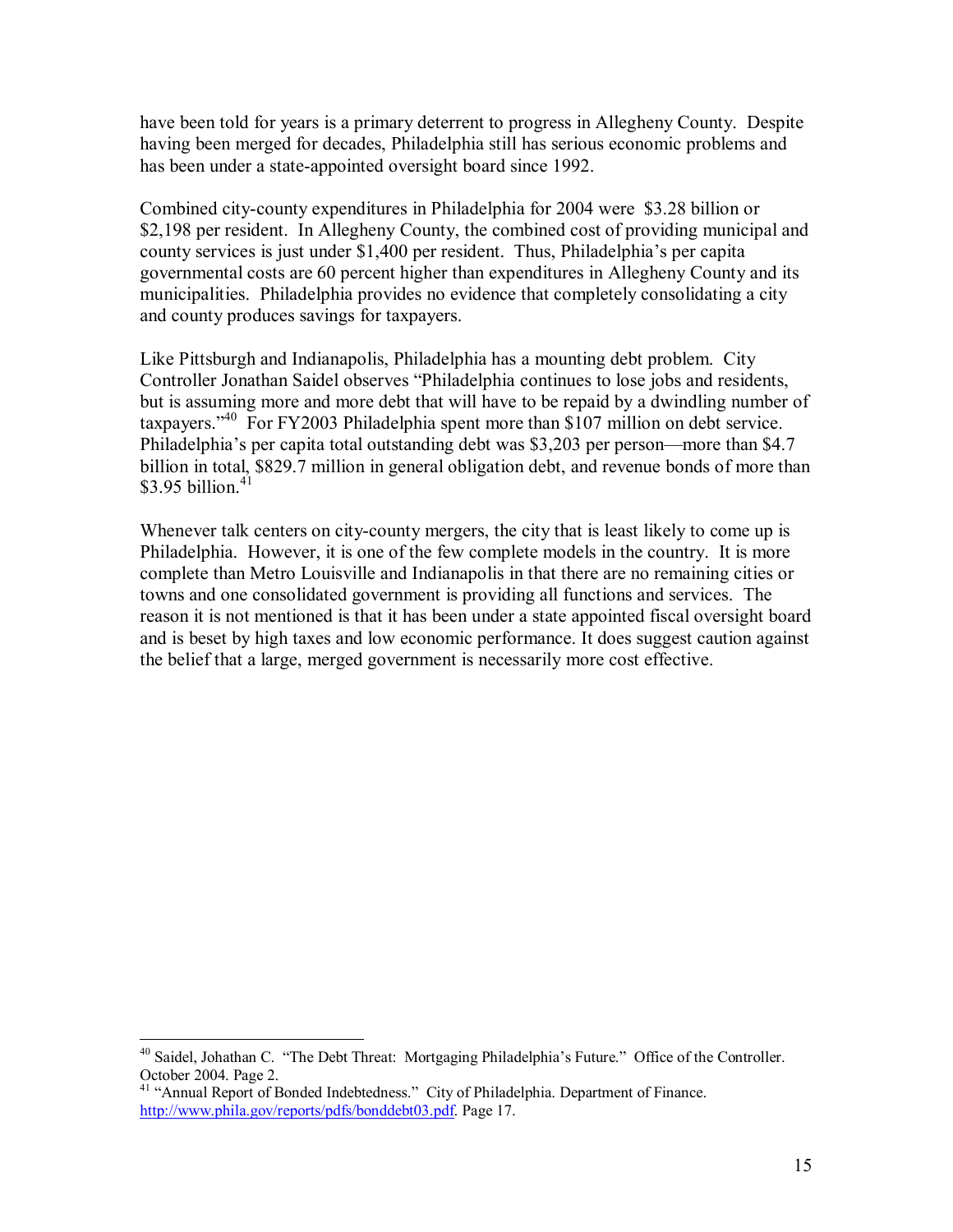#### **Conclusion**

The three cities discussed above, Metro Louisville, Indianapolis, and Philadelphia offer three unique looks at city-county mergers. Metro Louisville is the most recent having begun in 2003. However, it was not undertaken in an effort to reduce the costs of government as much as it was to promote the city and improve its economic fortunes. To date there have been substantial layoffs and many of the economic development improvements have been aided by generous taxpayer subsidies. The new government has not seen much in the way of economies of scale because it was not specifically designed to merge city and county departments. Any savings from those departments that were merged have been negligible at best.

The merger between Indianapolis and Marion County, UniGov, took place thirty-five years ago and was held up as the premier example of how a merger can work. But it was a very limited merger in that the city and county each had separate budgets that had to be approved by the mayor and council. There were duplicative services at both levels of government as well as cities and towns that were untouched by the consolidation. Increasing debt and mounting pension costs—problems similar to those of Pittsburgh have overshadowed whatever success the consolidated government had in terms of economic development. The increasing costs of the Indianapolis government has caused a new effort by the current administration to advocate another merger drive to consolidate duplicative services of the city and county as well as folding in the remaining cities and townships.

Perhaps the least mentioned city-county merger is that of Philadelphia. Its consolidation began in the late 1800's and became complete in 1952. It is a complete merger in that sense that unlike Metro Louisville or Indianapolis, there are no separate city and county functions and there are no independent cities or townships within the county. It has also been around long enough to offer those interested in mergers a long-term analysis.

Whatever benefits each city claims from its merger, the one that is not mentioned is cost savings. Philadelphia and Indianapolis both had financial difficulty after 40 and 35 years respectively—with Philadelphia seeking state help in 1992 and Indianapolis officials seeking more consolidation in an effort to rectify their budget deficit. Metro Louisville is struggling with holding tax increases at bay to pay for services. Therefore if proponents of a Pittsburgh-Allegheny County merger are looking to save city and county residents money they may want to look at taking smaller steps such as sharing services where appropriate, outsourcing city and county functions such as fleet maintenance, and reducing per capita expenditures to comparable levels with more successful cities.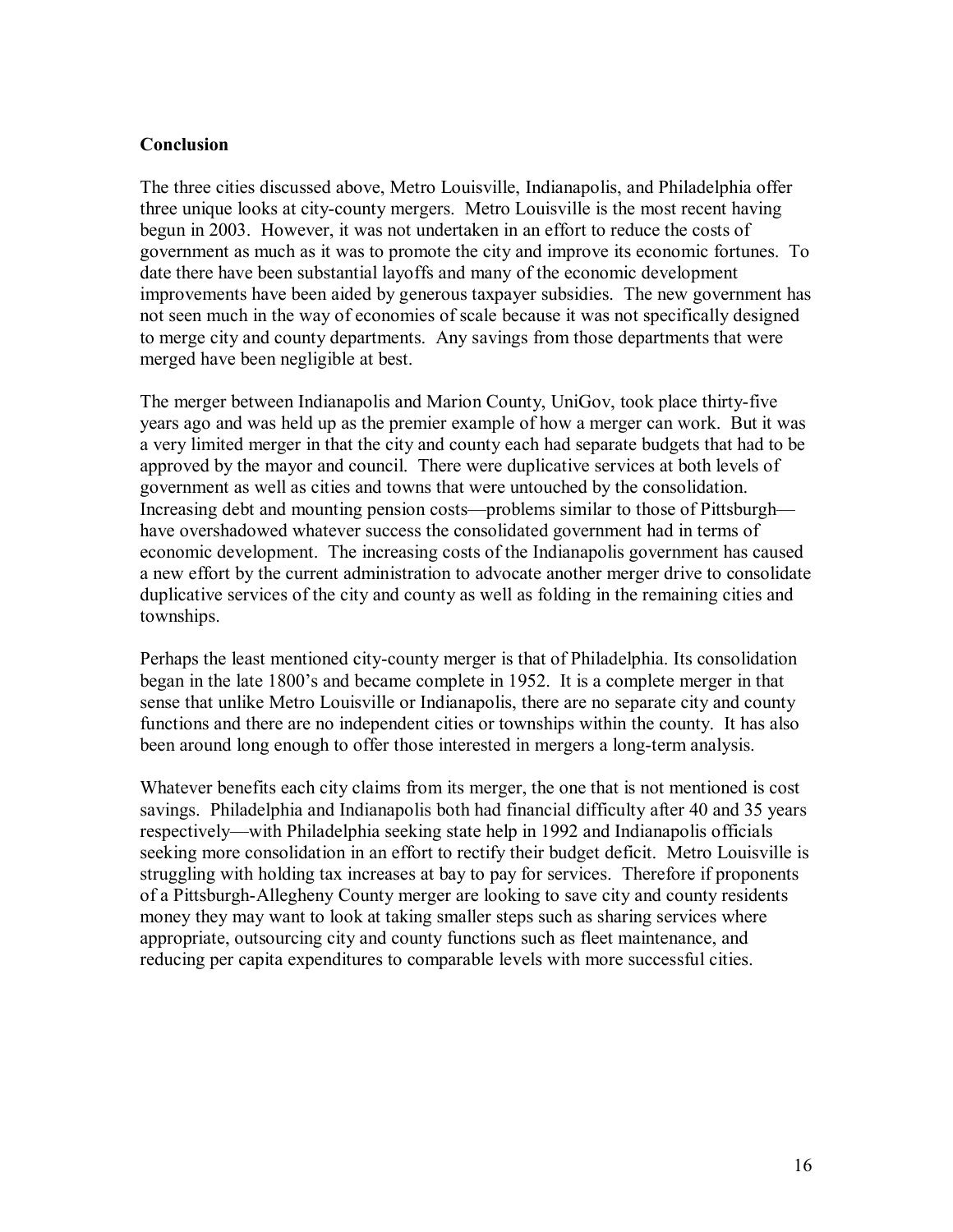## **References**

"Annual Report of Bonded Indebtedness." City of Philadelphia. Department of Finance. http://www.phila.gov/reports/pdfs/bonddebt03.pdf.

Clifford, Bob. "Pass Indy Works or Suffer Consequences." The Indianapolis Star. www.IndyStar.com. April 12, 2005

Commonwealth of Kentucky, Legislative Research Commission. H.B. 647. 2000.

FY 2003 Comprehensive Annual Financial Report. Louisville-Jefferson County Metro Government. http://www.loukymetro.org/Department/Finance/AnnualReports/FY03AnnualReport.pdf.

FY2004 Comprehensive Annual Financial Report. Louisville-Jefferson County Metro Government.

http://www.loukymetro.org/Department/Finance/AnnualReports/FY04AnnualReport.pdf

FY 2003 Comprehensive Annual Financial Report. City of Indianapolis. http://www.indygov.org/NR/rdonlyres/eqydh5owrupiqf3na6sqkv4d52yn4ftus4b4al3p3t2 pycpmgnt6cjl33imwctxqw5dv7y7f74xmmul42ngigzab5sc/Cafr2003.pdf

Greater Indianapolis Chamber of Commerce. "Streamline Townships". *Indianapolis Star*. www.IndyStar.com. April 6, 2005

----<sup>\*</sup>Merge Police Departments". *Indianapolis Star.* www.IndyStar.com. April 6, 2005

----<sup>\*</sup>Consolidate Fire Departments". *Indianapolis Star.* www.IndyStar.com. April 6, 2005.

Greenblatt, Alan. "Anatomy of a Merger: Greater Louisville is About to Be Born. How Much Greater Will it Be? Governing Magazine. December 2002. http://www.governing.com/archive/2002/dec/louis.txt.

McDonough, Rick. "Mergers Elsewhere." *The Courier-Journal*. October 1, 2000. www.courier-jouranl.com

Rosentraub, Mark S. "City-County Consolidation and the Rebuilding of Image: The Fiscal Lessons from Indianapolis's UniGov Program". State and Local Government Review. Vol. 32, No.3 (Fall 2000): PP 180-91. http://www.cviog.uga.edu/slgr/2000cc.pdf

Saidel, Johathan C. "The Debt Threat: Mortgaging Philadelphia's Future." Office of the Controller. October 2004. http://www.philadelphiacontroller.org/debt\_threat.pdf